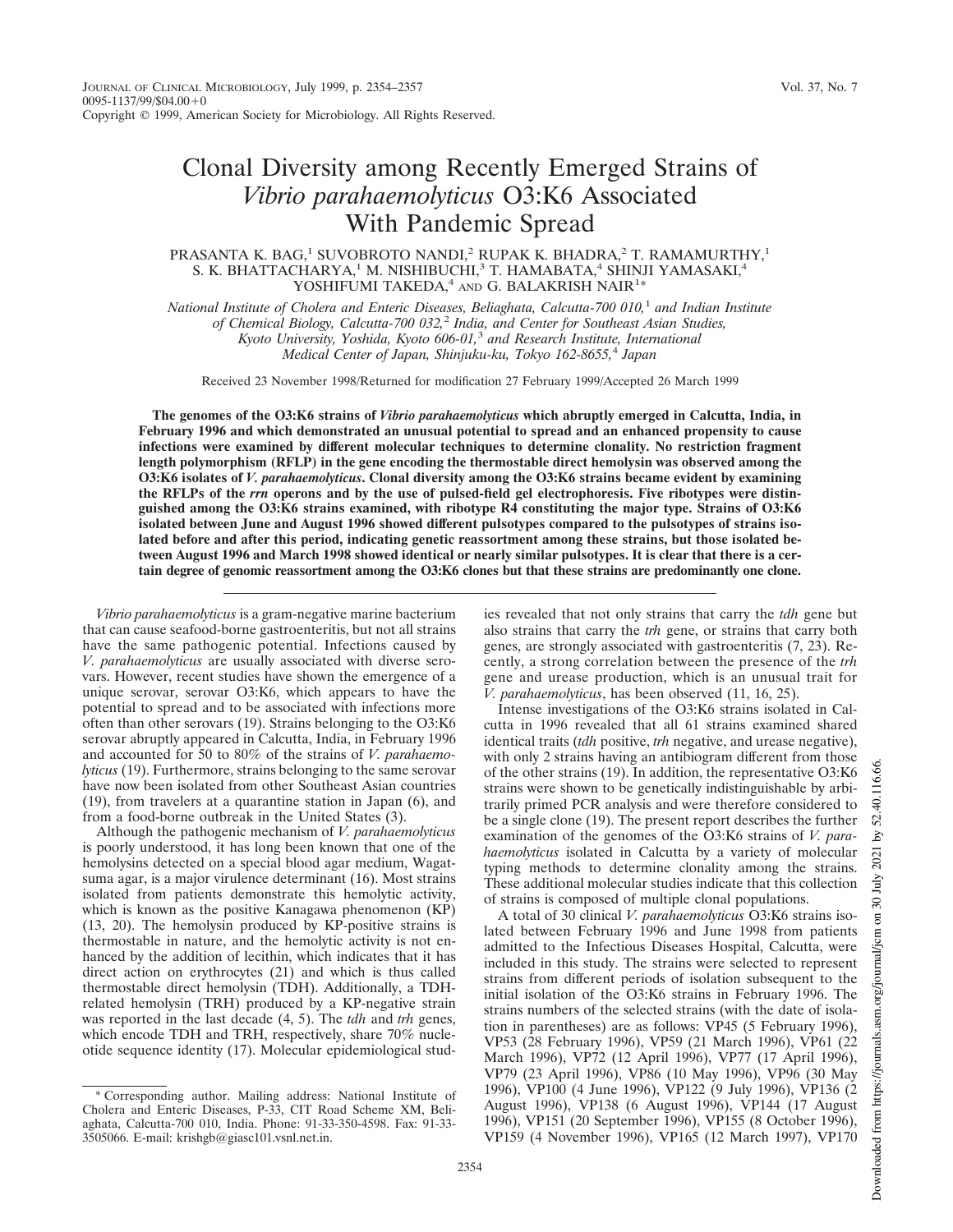(17 April 1997), VP176 (30 April 1996), VP178 (26 May 1997), VP186 (12 June 1997), VP187 (1 June 1997), VP199 (10 July 1997), VP208 (8 August 1997), VP210 (29 August 1997), VP218 (16 September 1997), VP233 (25 March 1998), VP238 (16 June 1998), and VP239 (18 June 1998). Strains were identified and characterized, and their O:K serovars were determined with specific antisera as described previously (18). *V. parahaemolyticus* strains were grown in a gyratory shaker at 37°C in Luria broth containing 3% NaCl and were maintained in nutrient agar with 3% NaCl at room temperature.

Genomic DNA extraction and Southern hybridization were carried out as described by Sambrook et al. (22). Restriction enzymes *Bgl*I and *Hin*dIII (Boehringer Mannheim GmbH, Mannheim, Germany) were used for ribotyping and *tdh* genotyping of the O3:K6 strains of *V. parahaemolyticus*, respectively. Enzyme-digested genomic DNA fragments were electrophoresed, UV irradiated, and transferred to a nylon membrane (Hybond-N<sup>+</sup>; Amersham Life Science, Buckinghamshire, England), followed by hybridization with specific gene probes. A 7.5-kb *Bam*HI fragment of the recombinant plasmid pKK3535 containing an rRNA operon of *Escherichia coli* (2) was used as the *rrn* gene probe for ribotyping. The gene probe for *tdh* was a 415-bp *Pst*I fragment of pCVD518 representing 71% of the structural gene coding for TDH (15). Labeling of the probes, hybridization conditions, washing conditions for the filters, and detection of bands were performed with the ECL detection system (Amersham Life Science).

To perform pulsed-field gel electrophoresis (PFGE), the genomic DNAs of the various *V. parahaemolyticus* strains were prepared in agarose plugs as described previously (1, 27). Agarose blocks containing genomic DNA were equilibrated in restriction enzyme buffer for 1 h at room temperature and were cleaved in fresh buffer at the appropriate incubation temperature. For complete digestion of the DNAs, 50 U of *Not*I was used. PFGE of *Not*I-digested inserts was performed by the contour-clamped homogeneous electric field method on a CHEF Mapper system (Bio-Rad, Richmond, Calif.) in  $0.5\times$ TBE buffer (44.5 mM Tris-HCl, 44.5 mM boric acid, 1.0 mM EDTA [pH 8.0]) for 40 h 24 min. A DNA size standard (bacteriophage  $\lambda$  ladder; Bio-Rad) was used as the molecular mass standard, and a minichiller (model 1000; Bio-Rad) was used to maintain the temperature of the buffer at 14°C. Run conditions were generated by the autoalgorithm mode of the CHEF Mapper PFGE system by using a size range of 20 to 300 kb. *Ceu*Idigested DNAs were electrophoresed on 1% agarose (Bio-Rad) with the Pulsaphor Plus System (Pharmacia, Uppsala, Sweden), with the pulse time interpolated between 10 and 50 s for 24 h at 10 V/cm at 4 $\degree$ C. Phage  $\lambda$  multimeric DNA (Bio-Rad) and yeast chromosomal DNA (New England Biolabs, Boston, Mass.) were used as molecular mass markers. After electrophoresis, the gel was stained by placing it in ethidium bromide (1  $\mu$ g/ml) for 30 min and was destained by placing it in water for 15 min twice. The DNA bands were visualized with UV transilluminator and were photographed with a Polaroid photo apparatus.

The *tdh* gene probe hybridized with two *Hin*dIII fragments of 2.5 and 1.3 kb for all strains examined (data not shown). No restriction fragment length polymorphism (RFLP) of the genes encoding TDH was observed among the O3:K6 strains examined in this study. Most of the KP-positive strains carry two copies of the *tdh* gene in their genomes, and since *Hin*dIII cleaves DNA sequences outside the *tdh* structural genes, the number of copies of the *tdh* gene can be determined (15). For clinical strains of *V. parahaemolyticus* isolated in Thailand, the *Hin*dIII restriction fragment patterns of *tdh* and *trh* genes could be classified into five and four types, respectively, and a



FIG. 1. Representative results for the five ribotypes of the O3:K6 *V. parahaemolyticus* strains encountered in this study. R1, strain VP86; R2, strain VP199; R3, strain VP208; R4, strain VP155; and R5, strain VP96. Numbers on the right are molecular sizes (in kilobases).

strong association between the restriction fragment patterns of *tdh* and *trh* was observed (24).

For ribotyping of *V. parahaemolyticus* strains, we selected the *Bgl*I restriction enzyme because this enzyme has successfully been used to develop a ribotyping scheme for *Vibrio cholerae* (8). Five ribotypes were distinguished among the 28 *V. parahaemolyticus* strains tested, and the ribotypes were designated R1 through R5 (Fig. 1). The ribotypes obtained in this study exhibited stable and reproducible patterns consisting of 9 to 11 bands ranging from approximately 23 to 4 kb (Fig. 1). The most common ribotype was ribotype R4 (78.6%), while the other ribotypes were uncommon but were distinct from ribotype R4. Ribotype R4 was found throughout the study period, while ribotype R1 was found in May 1996 and June 1997, ribotype R5 was found in May 1996, ribotype R2 was found in July 1997, and ribotype R3 was found in August 1997.

To further examine the clonality of O3:K6 isolates, the genomic DNAs of representative O3:K6 strains isolated during different time periods were analyzed by PFGE following digestion with *Not*I. The enzyme *Not*I produced several well-separated fragments in all the *V. parahaemolyticus* strains examined (Fig. 2). By using phage  $\lambda$  multimeric DNA and yeast chromosomal DNA as molecular mass markers, the *Not*I fragment sizes were estimated. The results showed several distinct RFLPs among the O3:K6 isolates (Fig. 2). O3:K6 strain VP61, which was isolated on 22 March 1996, had a pulsotype which resembled the pulsotypes of the strains isolated after August 1996. However, the O3:K6 strains isolated between June and August 1996 showed different pulsotypes, indicating genomic reassortment among these strains during these few months. The *Not*I profiles of the genomes of O3:K6 strains isolated between August 1996 and June 1998 were identical or nearly similar. The PFGE results suggest that genetic differences did exist between O3:K6 isolates, but only for a brief period.

*Ceu*I is encoded by a class I mobile intron (12), and *Ceu*I digestion followed by PFGE is very useful for determination of intra- and interspecies genomic rearrangements and elucidation of the numbers of *rrn* operons in the genomes of prokaryotes. Since the enzyme cleaves genomic DNA only in a 19-bp sequence in the 23S rRNA gene of the *rrn* operon (10), it has also been successfully used to determine the number of *rrn* operons in the genomes of many organisms including *V. cholerae*, the type species of the genus *Vibrio*. When the genomes of representative *V. parahaemolyticus* O3:K6 strains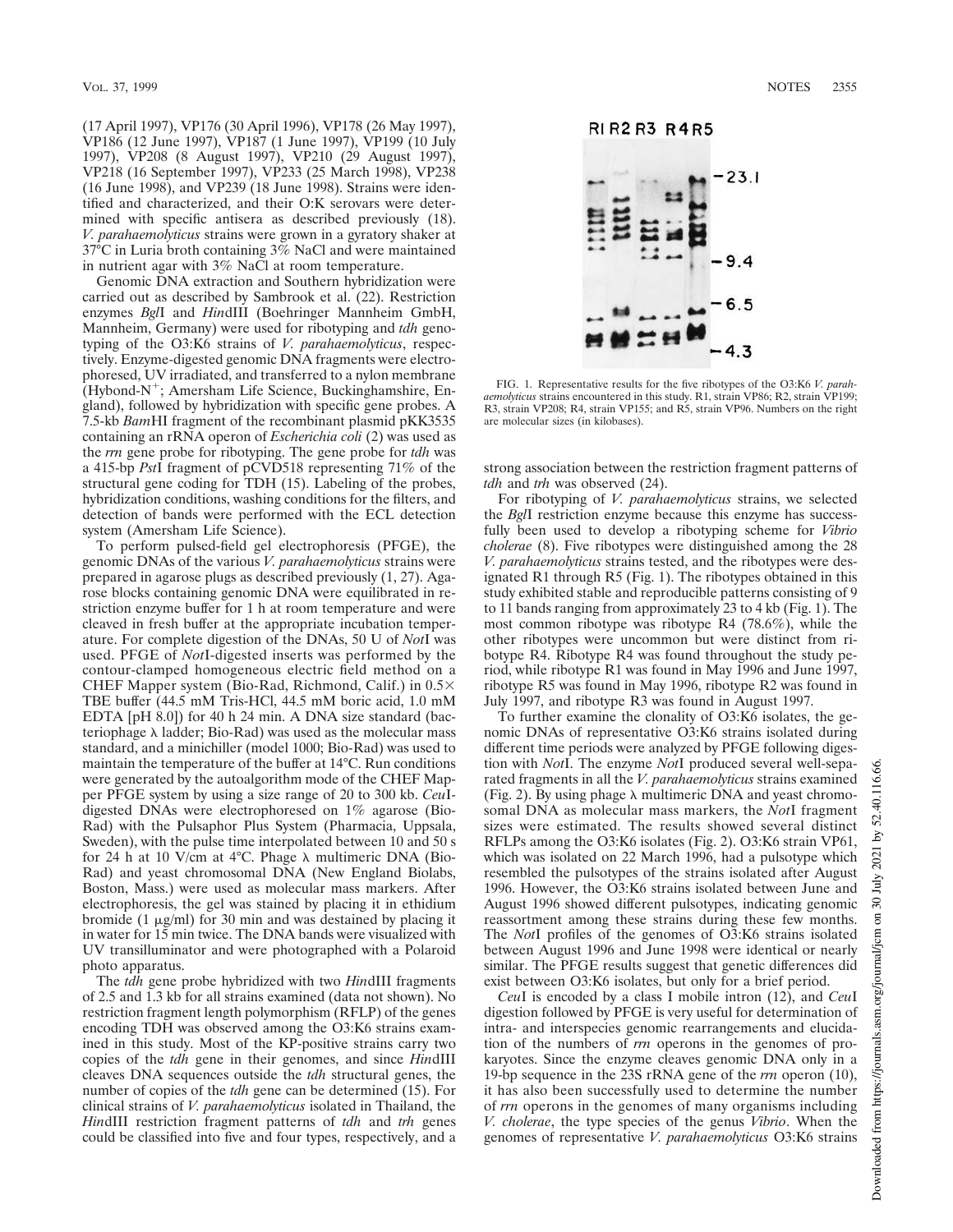

FIG. 2. PFGE of *Not*I-digested genomic DNAs of *V. parahaemolyticus* O3:K6 strains. The gel was stained with ethidium bromide. Numbers indicate the sizes of the molecular size markers (in kilobases). The RFLP patterns of strains isolated between February and August 1996 (strains VP61, VP100, VP122, and VP136) compared to the RFLP patterns of strains isolated between August 1996 and March 1998 (strains VP144, VP165, VP210, and VP218) are distinct. No RFLP was observed between the strains isolated in the later phase (June 1998) of the outbreak (strains VP238 and VP239).

were digested with *Ceu*I and pulsed-field gel electrophoresed, nine fragments were detected in the ethidium bromide-stained gel, indicating that there are at least nine *rrn* operons in the *V. parahaemolyticus* genome (operons C1 to C9; Fig. 3). It is noteworthy that, as in the *V. parahaemolyticus* genome, there are 9 to 10 *rrn* operons in the *V. cholerae* genome (14). Apart from detecting the *rrn* operon in the genomes of prokaryotes, *Ceu*I can serve as a tool for the rapid examination of the organizational variations in the genomes among various strains within a species (10). When we analyzed the *Ceu*I digestion profiles of O3:K6 strains, RFLPs between O3:K6 strains were observed (Fig. 3). The *Ceu*I-based RFLPs found between the O3:K6 strains matched those for the *Not*I-digested genomes of respective *V. parahaemolyticus* isolates (Fig. 2 and 3). These results confirm that there is clonal diversity among the O3:K6 strains, and genetic rearrangements were evident in strains isolated during a brief interim period after the genesis of this unique O3:K6 clone of *V. parahaemolyticus*.

The *Bgl*I-generated ribotypes obtained from this study also indicate that there are at least nine or more *rrn* operons in the genome of *V. parahaemolyticus*, because all strains tested had 9 to 11 bands in the autoradiogram. It seems that most of the *rrn* operons of *V. parahaemolyticus* do not have a *Bgl*I site in the coding sequence. However, this needs further investigation to establish clearly the exact copy number of the *rrn* operon in this bacterium. *rrn*-mediated recombination may be one of the mechanisms by which pathogenic bacteria may maintain their genomic plasticity or diversity, and the possibility of genome rearrangements is greater when there are more *rrn* operons in the genome of any organism (9).

Intraspecies characterization of pathogenic bacteria for epidemiological purposes can now be achieved by several approaches. The development of molecular techniques has allowed the comparison of strains by examination of their genomes. We applied three such techniques to determine the clonality of the O3:K6 *V. parahaemolyticus* strains which abruptly appeared in Calcutta in February 1996 and which we previously defined as clonal (19). We used *Not*I and *Ceu*I for PFGE analysis of the genomes of O3:K6 strains, and to our knowledge, this is the first report to describe an analysis of the genome of *V. parahaemolyticus* with these two enzymes. Previously, Wong et al. (26) used *Sfi*I to distinguish a large number of *V. parahaemolyticus* strains isolated from different outbreaks in Taiwan, and they grouped all the strains into 14 PFGE types. From the present study it appears that the *Not*I enzyme can also be used to differentiate various *V. parahaemolyticus* strains because it produces a small number of large fragments with a uniform distribution of sizes separable by PFGE.

Although Southern analysis with the *tdh* gene as a probe failed to differentiate the strains, it confirmed that there are two chromosomal gene copies in strains showing a typical hemolysin-positive phenotype, as reported earlier (16). However, clonal diversity among O3:K6 isolates of *V. parahaemolyticus* became evident when we used the PFGE technique and the ribotyping method. The infection caused by the O3:K6 clone of *V. parahaemolyticus* can be categorized as an emerging infectious disease, considering the extent of its geographical spread. At this point we are not certain where this clone originated, but chronologically, it would appear that the clone abruptly established itself as an entity in Calcutta in February 1996 (19). Subsequently, the clone appears to have spread to other areas in Southeast Asia and now seems to have crossed over to the North American continent. This study indicates that the strains isolated during a brief interim period showed genetic instability, but over a period of time the clone stabilized. The global spread of this clone of *V. parahaemolyticus* needs to be carefully monitored.



FIG. 3. PFGE of *Ceu*I-digested genomic DNAs of *V. parahaemolyticus* O3:K6 isolates and identification of number of *rrn* operons. The enzyme-digested DNAs were electrophoresed, with pulse times interpolated between 20 and 200 s for 24 h at 10 V/cm at 4°C to separate *Ceu*I fragments (operons C1 to C9) (A), and for better resolution of *Ceu*I operons C4 to C8, the pulse time was interpolated between 5 and 100 s for 24 h at 10 V/cm at 4°C (the region for operon C4 to C8 is expanded in panel B. Since *Ceu*I has sites only in *rrn* operons in the bacterial genomes examined so far, it appears that there are nine *Ceu*I sites in the genome of *V. parahaemolyticus* and hence probably nine *rrn* operons. Lanes: a, VP100; b, VP122; c, VP136; d, VP144; e, VP165; f, VP165; g, VP210; h, VP218; i, VP238; and M, bacteriophage  $\lambda$  multimeric DNA as marker. Numbers indicate the sizes of the molecular size markers (in kilobases). The arrowhead indicates RFLP between initial isolates only in operons C5 and C6 (lanes a to d). Strains isolated from the later phase of the outbreak had identical *Ceu*I pulsotypes (lanes e to i).